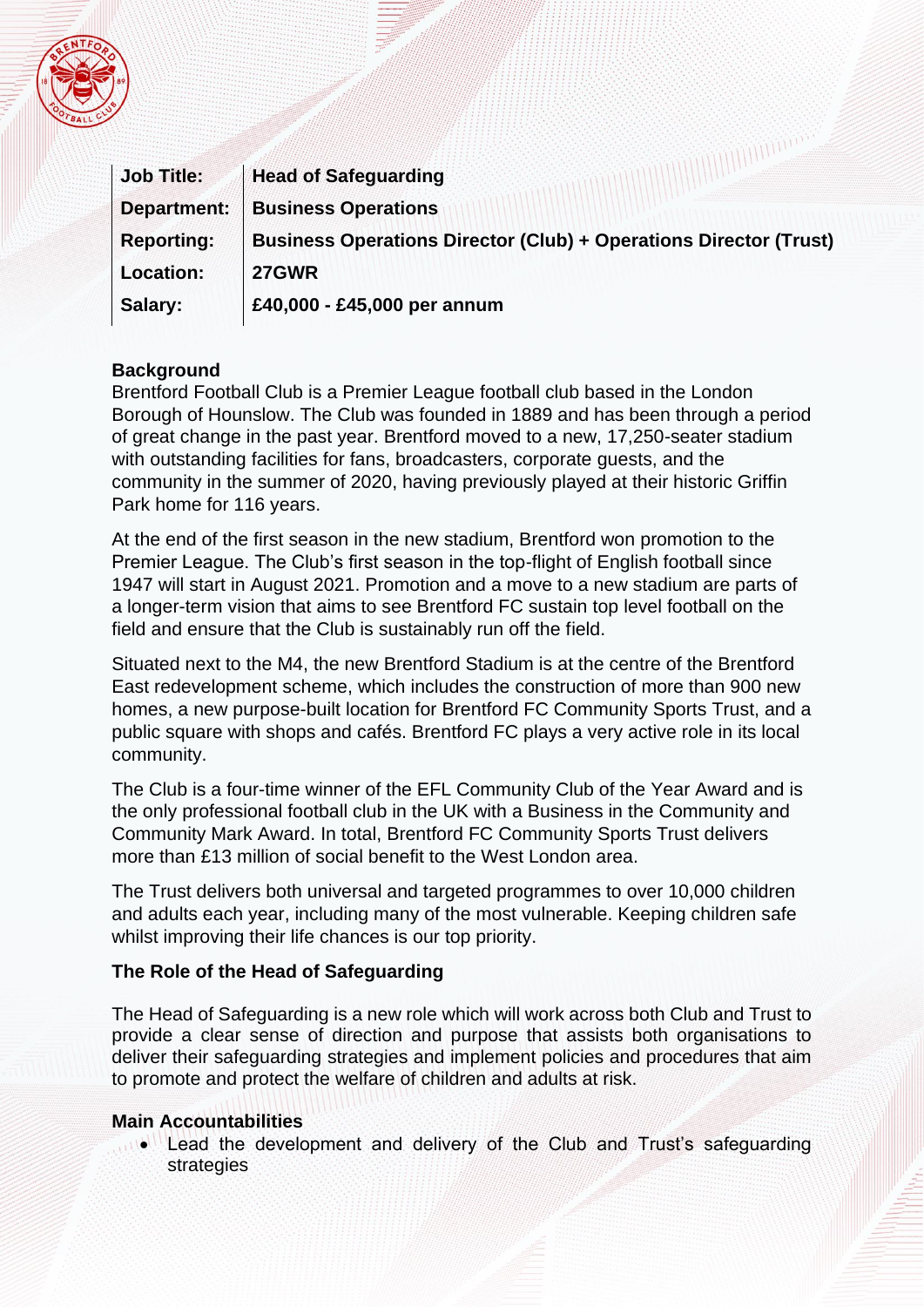

- Ensure compliance with all statutory obligations under relevant legislation, rules, regulations, standards and guidance as laid down by the football authorities under which the Club and Trust are bound (i.e the Premier League and the FA)
- Proactively identify and mitigate safeguarding risks to individuals and to the Club and Trust
- Lead on the development, implementation and regular review of the Club and Trust's safeguarding policies, procedures and practices and ensure that they meet statutory and football authority requirements and are aligned with best practice
- Ensure that all internal and external stakeholders receive regular, relevant education in line with their level of role, responsibility and engagement with children and/or adults at risk
- Provide regular direction, reports and updates to the Business Operations Director (Club) and Operations Director (Trust) for use with various Boards (Management, Non-Exec Directors, Trustees)
- Work with HR and Head of department to develop and implement safer recruitment and induction practices across the Club and Trust
- Work to embed a culture of strong safeguarding awareness, engagement and working practices across the Club and Trust
- Provide support, guidance and direction to staff in respect of all safeguarding incidents, concerns or allegations and ensure full evaluation of any lessons learnt
- Ensure all Safeguarding Officers are appropriately trained, supported and regularly supervised and facilitate regular Safeguarding Committee meetings
- Develop and maintain relationships with statutory and football authorities (such as the Police, Children's Services, Local Safeguarding Children Board, Local Authority Designated Officer, Safeguarding Vulnerable Adults Teams, NSPCC the Premier League, the Football League and the FA)
- Ensure continued professional development by regularly attending relevant training and keeping up to date with current safeguarding issues and risks as well as changes to legislation, statutory guidance and best practice.

# **General Club Accountabilities**

- To ensure compliance with all relevant Club policies, including health and safety policies and with specific reference to the data regulations (GDPR and PECR)
- To ensure compliance with all relevant legal, regulatory, ethical, and social requirements , including Working Together to Safeguard Children
- To live our values and demonstrate inclusivity in all areas of work
- To ensure compliance with all Club and regulatory requirements related to safeguarding, and to ensure the Club's safeguarding processes are followed where there may be safeguarding concerns.
- To build and maintain good working relationships both internally and externally, maintaining a professional image at all times when representing Brentford FC.
- To keep confidential any information gained regarding the Club and its personnel.
- To maintain a flexible approach to work at all times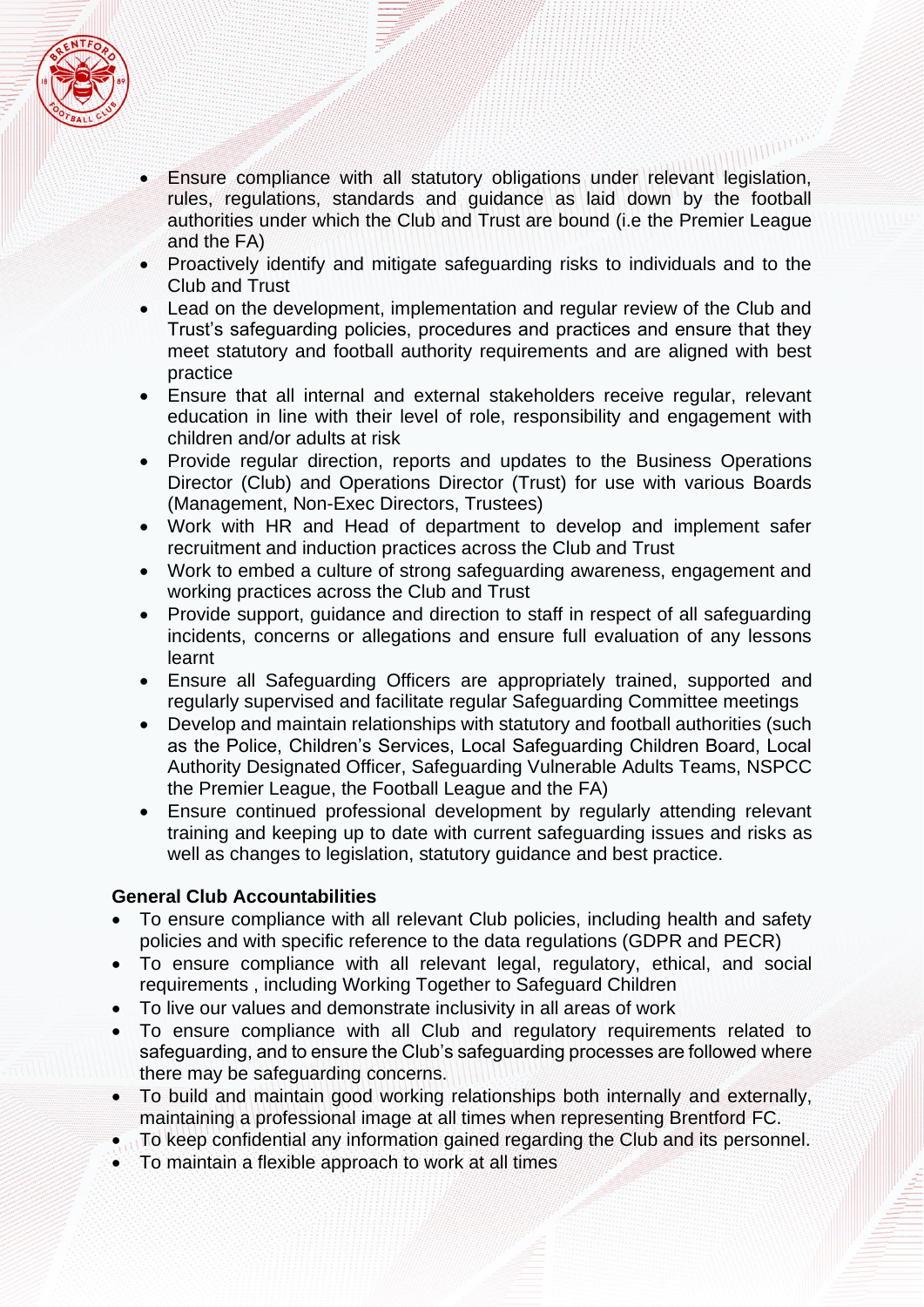

• To ensure compliance with all safeguarding processes and procedures.

## **Key Internal Relationships**

- Business Operations Director (Club)
- Operations Director (Trust)
- Safeguarding leads (Club and Trust)
- Fan & Community Relations
- Football Department (specifically B Team)
- Venue Operations
- Brentford FC Community Sports Trust

### **Person Specification - Essential Personal Characteristics**

- Relevant, professional and recognised safeguarding qualification and/or verified equivalent experience
- Current and relevant safeguarding training
- Evidence of person-centred approaches and an understanding of the rights, needs and best interests of children and adults at risk
- Up to date knowledge of safeguarding best practice, research and legislation
- Demonstrable experience within the safeguarding sector or in a comparable organisation and role
- Ability to, and experience of, implementing effective safeguarding practices within diverse environments
- Proven ability in safeguarding case management and sound understanding of the roles and responsibilities of statutory authorities as set out in DfE Working Together to Safeguard Children
- High level of integrity with the ability to deal with sensitive and confidential matters
- Understanding of how to work safely with children and/or adults at risk and uphold generally accepted practice when working with those groups
- Promote, adhere to and implement the Club and Trust's policies and work to consistently embed equality and diversity within both organisations
- Excellent interpersonal and relationship managements skills
- Excellent planning and organisational skills to effectively manage and deliver a diverse workload, often with minimal resource
- Highly motivated with a positive, solution-focused attitude

# **Person Specification - Desirable Characteristics**

- Knowledge of the CPSU's standards in Child Protection in Sport would also be advantageous
- Practical experience of working with children and/or adults at risk